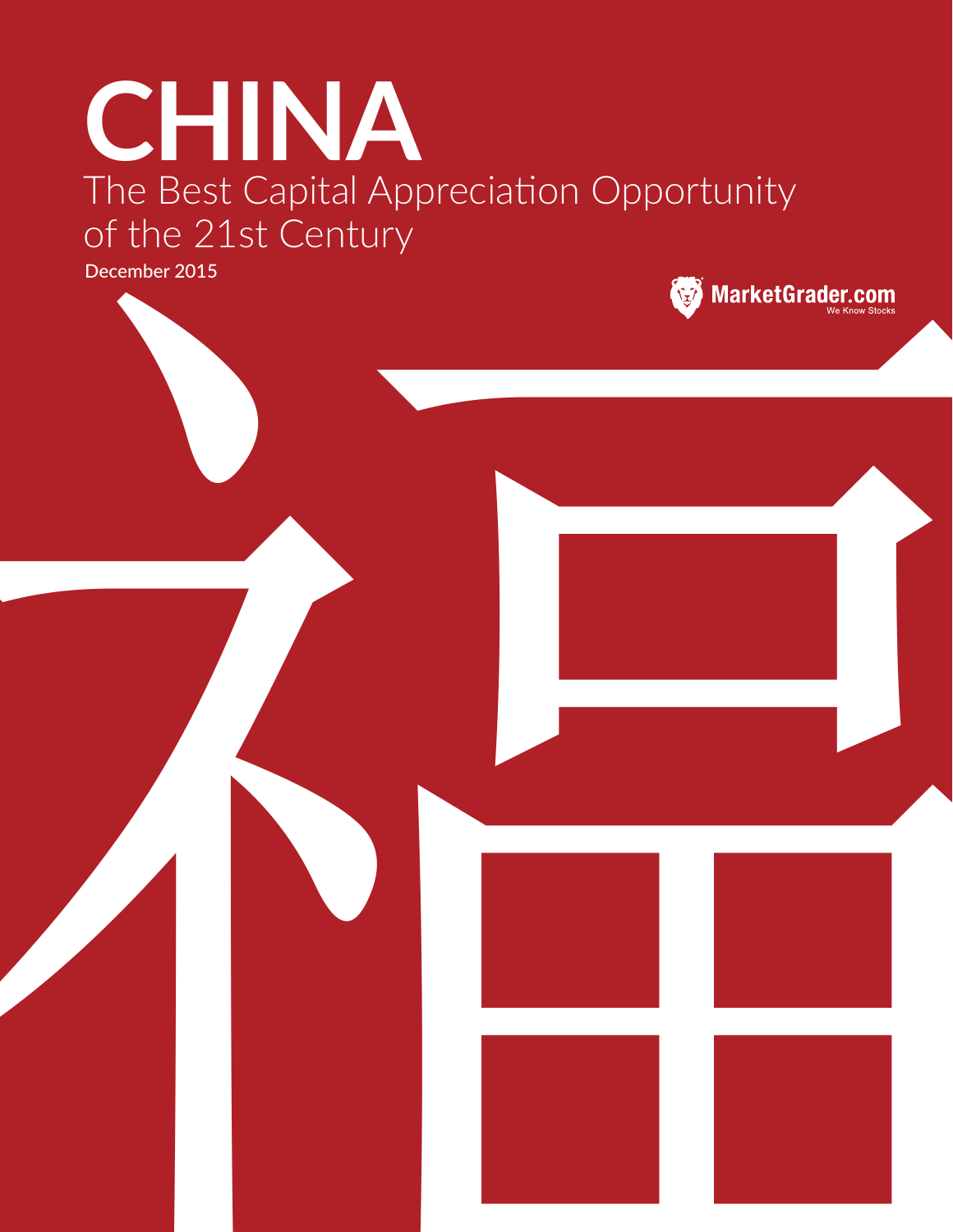# **Carlos Diez**

Carlos founded MarketGrader in 1999 and built a quantitative research engine to rate public companies using a fundamentals-based scoring system that follows a growth-at-a-reasonable-price (GARP) methodology. In 2003 the firm developed a family of U.S. equity indexes, with stock selection based on MarketGrader's fundamental scores, weighing all constituents equally rather than by market capitalization. It partnered with Barron's and Dow Jones Indexes in 2006 to construct the Barron's 400 Index, which collects the most fundamentally attractive companies in the U.S. It then successfully launched the Barron's 400 ETF (NYSE: BFOR) in partnership with ALPS Advisors, in 2013. Today MarketGrader rates 35,000 public companies in 93 countries and publishes over 50 global indexes utilizing its proprietary GARP methodology.

Carlos earned a BS in Economics from Pepperdine University.

**Carlos Diez CEO and Founder** MarketGrader.com Corp. diez@marketgrader.com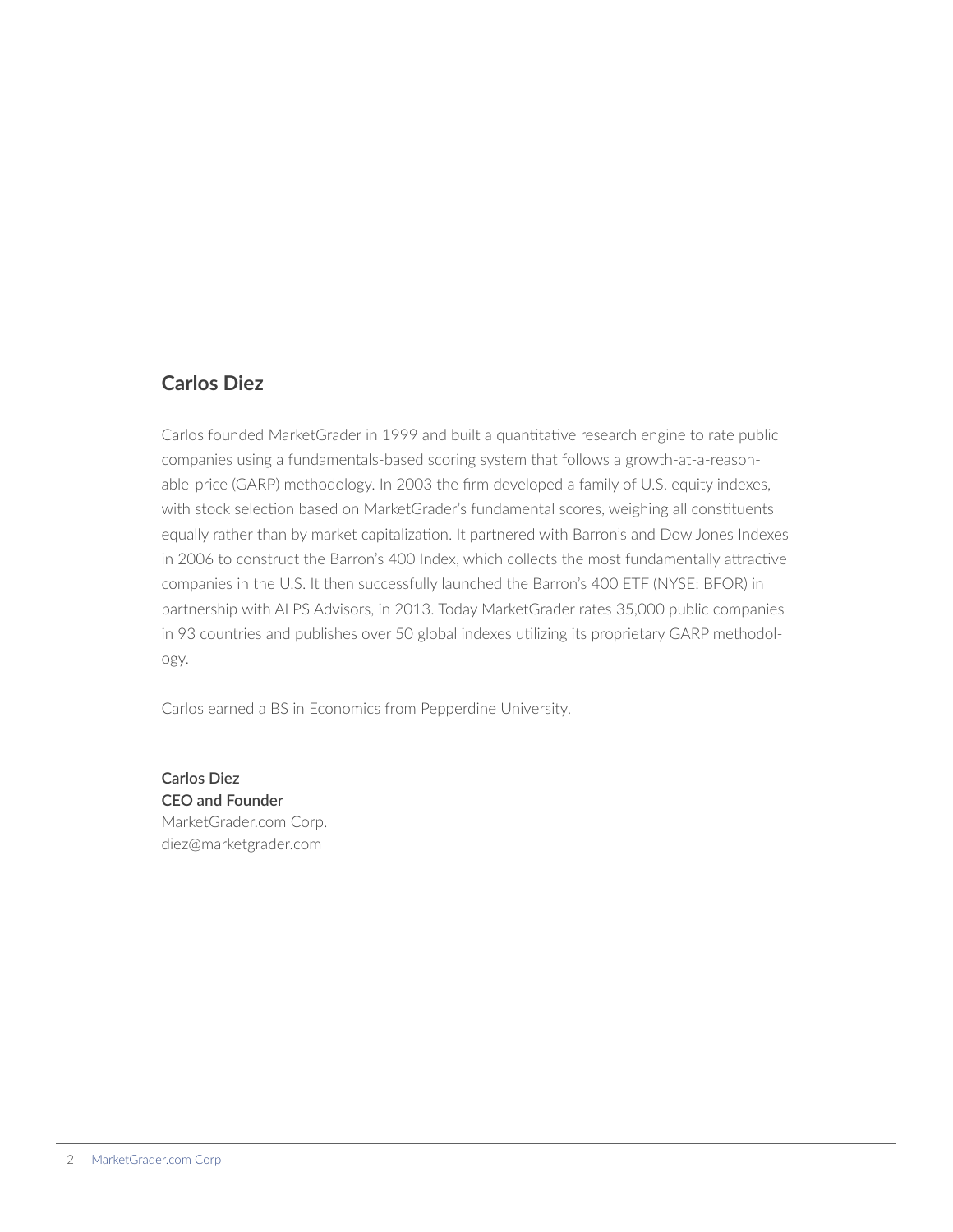# "The report of my death was an exaggeration." Mark Twain, 1897

Economic news out of China this year have been largely dominated by two newspaper-selling headlines: the deceleration of GDP growth to barely 7%, in line with Chinese government estimates, and the dramatic summer swoon in Chinese A-Shares. While both of these themes have obviously played major roles in the performance of equity markets around the world, at MarketGrader we have been closely watching the trends underlying both developments for what they represent to China's ongoing economic transformation, which we believe represents the best capital appreciation opportunity in this young century. Mark Twain's famous, and often-misquoted response to a false report about his impending demise, thus offers an amusing parallel to today's exaggerated accounts of China's imminent collapse. He wrote it in response to a June 1, 1897 story in the *New York Herald*, which reported him to be "grievously ill and possibly dying. Worse still, we are told that his brilliant intellect is shattered and that he is sorely in need of money." He went on to live for another 13 years, passing away at the ripe old age of 74, an eternity by 19<sup>th</sup> century standards. "The report of my death was an exaggeration."<br>Mark Twain, 1897<br>Economic news out of China this year have been largely<br>dominated by two newspaper-selling headlines: the deceler-<br>ation of GDP growth to barely 7%, in line wit

Let's start with China's GDP growth, which did indeed decelerate in the third quarter to a rate of 6.9%, the slowest pace since 2009. This should not, however, be much news to observers of China's economy, as it comes on the heels of back-to-back quarters of 7% growth, as the government has been advertising since 2014. Much of this deceleration can be attributed to a marked slowdown in fixed investments, notably real estate, as the Chinese government focuses on rebalancing its economy toward consumption, services and high value added manufacturing. This is where we think the real story lies.

In 1978, when Deng Xiaoping became China's supreme leader, what the Chinese classify as 'Primary' industry, or agriculture, still accounted for 28% of China's GDP, while 'Secondary' industry, which encompasses mining, manufacturing and construction, accounted for almost 48% of GDP. 'Tertiary' industry, comprised of "all other industries," or consumption and services, barely accounted for 24% of

GDP1. And while China's economic miracle happened largely on the back of Secondary industry growth, the development and rise of a robust Tertiary industry has been largely overlooked and is seen as a thing of the future. Today, that future has arrived: in addition to reporting in October that third quarter GDP grew at a year-over-year rate of 6.9%, the government has also reported that, for the first time ever, Tertiary industry accounts for more than 50% of the country's GDP, which, by the way, is now 175 times larger than when Deng took over. Figure 1 illustrates this remarkable transition.

# **Figure 1. Composition of China's GDP by Three Strata of Industry, 1978-2015**



Source: National Bureau of Statistics of China

0%

The story, of course, goes beyond the mix of industries that comprise GDP and the market and social repercussions of China's economic policies are many. Our focus, however, is on the Chinese equity market, which we see not only as a beneficiary of this ongoing rebalance and transformation but in fact, a catalyst for it. While we were among many of the market observers that were disappointed by the government's hasty response to last summer's stock market -<br>collapse, our biggest concern was not with the measures themselves, most of which are now being reversed or suspended, but with what we think was a major missed opportunity to educate a nascent class of shareholders on

<sup>1.</sup> National Bureau of Statistics of China. "The classification of the three strata of industry is based on the 'Regulation on the Classification by Three Strata of Industry' made by the National Bureau of Statistics in 2012."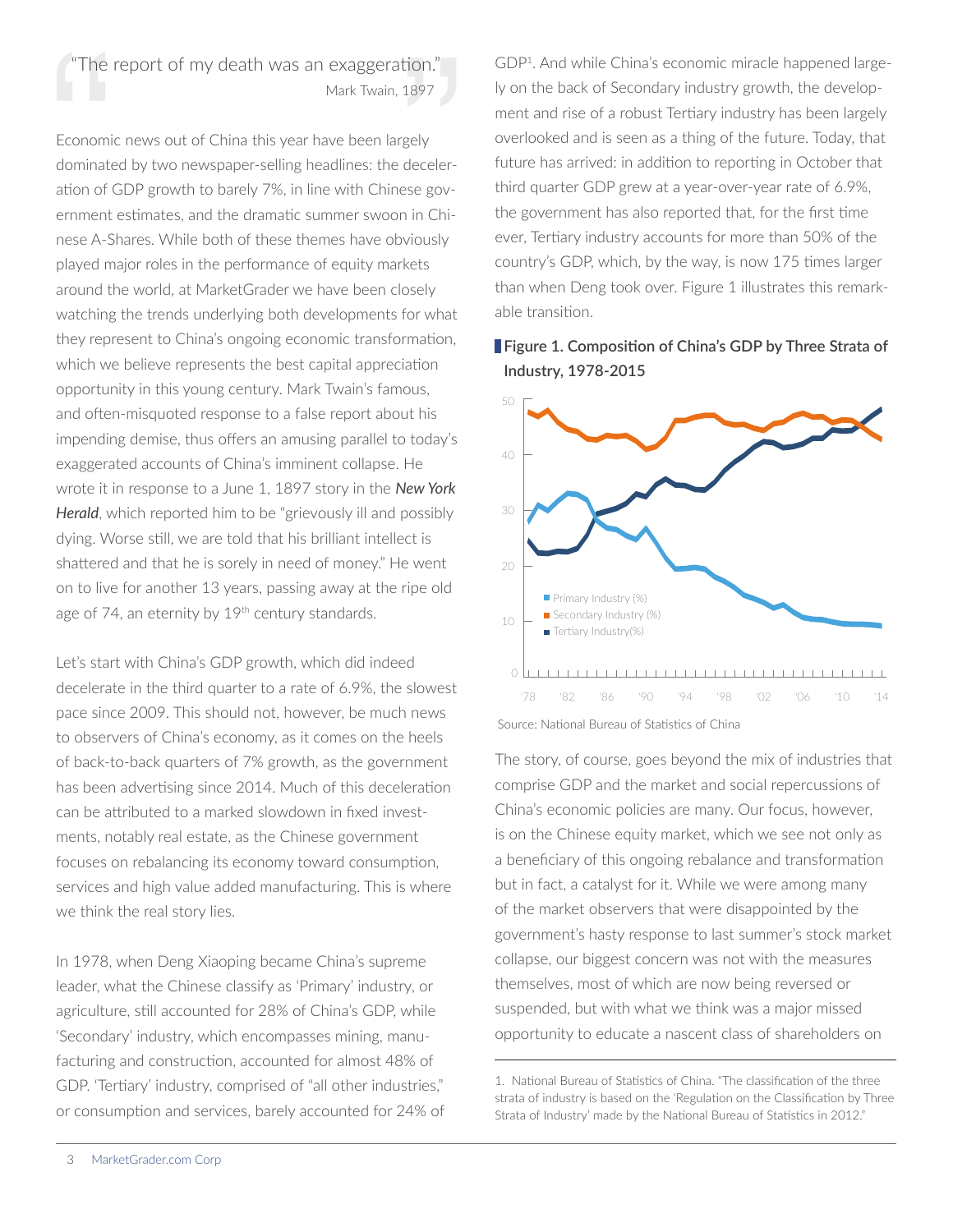the crucial role capital formation plays in market economies. While some would argue that capital formation happens at a much earlier stage in the development of private enterprise than when a company decides to go public, that's a myopic perspective. In fact, we think a vibrant, healthy and liquid stock market, together with a futures, options and derivatives market, is at the epicenter of capital formation. It is the means by which investors in small, privately funded businesses aspire to cash out; it is also the means by which small and medium enterprises (SMEs) gain access to the capital they need to compete on a large scale, not to mention globally; it is also the provider of the currency (publicly-listed shares) by which companies are able to acquire peers or competitors in order to gain scale and fuel their growth. China's leaders understand this and yet, mysteriously, they encouraged rampant speculation and the blatant abuse of margin financing in the spring to help small-time speculators inflate a bubble in their equity market. Capital formation and the role private investors play in stoking the fires of private enterprise was largely absent from their guidance to China's up and coming investor class.

> The damage, though, we believe is mostly superficial given the low penetration of stock investing in the Chinese population. Only about 4% of all Chinese own stocks, or 7% among the urban population, compared to 55% of adults in the United States (although this is still down from 65% in 2007), before the financial crisis2. Stock accounts in China, the primary means by which investors own public shares, were held by only 10% of the population through 2011, the latest year for which data is available<sup>3</sup>. Figure 2 illustrates the growth in stock accounts in China since 1992.

We believe that the development of a true shareholder class in China is the biggest opportunity, not only for global investors and financial intermediaries, but also for the Chinese economy. The development and growth of sound, transparent and liquid capital markets will be instrumental in helping China build private enterprise that will effectively compete with its bloated State Owned Enterprises (SOEs); 20 provide the tools with which to build a sustainable retirement system and safety net for its aging population; let the market direct credit to where it will be most productive; attract foreign capital to help finance the next phase of the country's growth; and, overall, transition its economy to a true market-based system. Secondary Industry (%)



**Figure 2. Brokerage Accounts in China 1992-2011** 

# **Converting Savers to Shareholders**

China's economic miracle has been largely defined by the China growth in the country's total GDP, which is either second only to the U.S. (National Bureau of Statistics of China) or which it has surpassed based on a purchasing power parity calculation (International Monetary Fund). Either way, the 40 Germany country's economic growth since 1978 has been nothing short of breathtaking. China's leaders, though, understand that the next leg of growth will be harder to achieve and that it should be based on the growth of GDP *per capita* rather than GDP alone. This year, according to the IMF<sup>4</sup>, China's per capita GDP is expected to reach \$8,211 in 10 current dollars, an almost five-fold increase over the last decade. While this rate of growth is remarkable, the country still has a long way to go to reach levels associated with developed economies. By comparison, 2015 per capita GDP in the U.S. is expected to be \$57,045, also in current dollars. United States

4. International Monetary Fund. World Economic Database, October 2015.

30000

<sup>2.</sup> Gallup News Service. *Gallup Poll Social Series: Economy and Personal Finance*. Jeff Jones, Lydia Saad, April 9-12, 2015.

<sup>3.</sup> National Bureau of Statistics of China.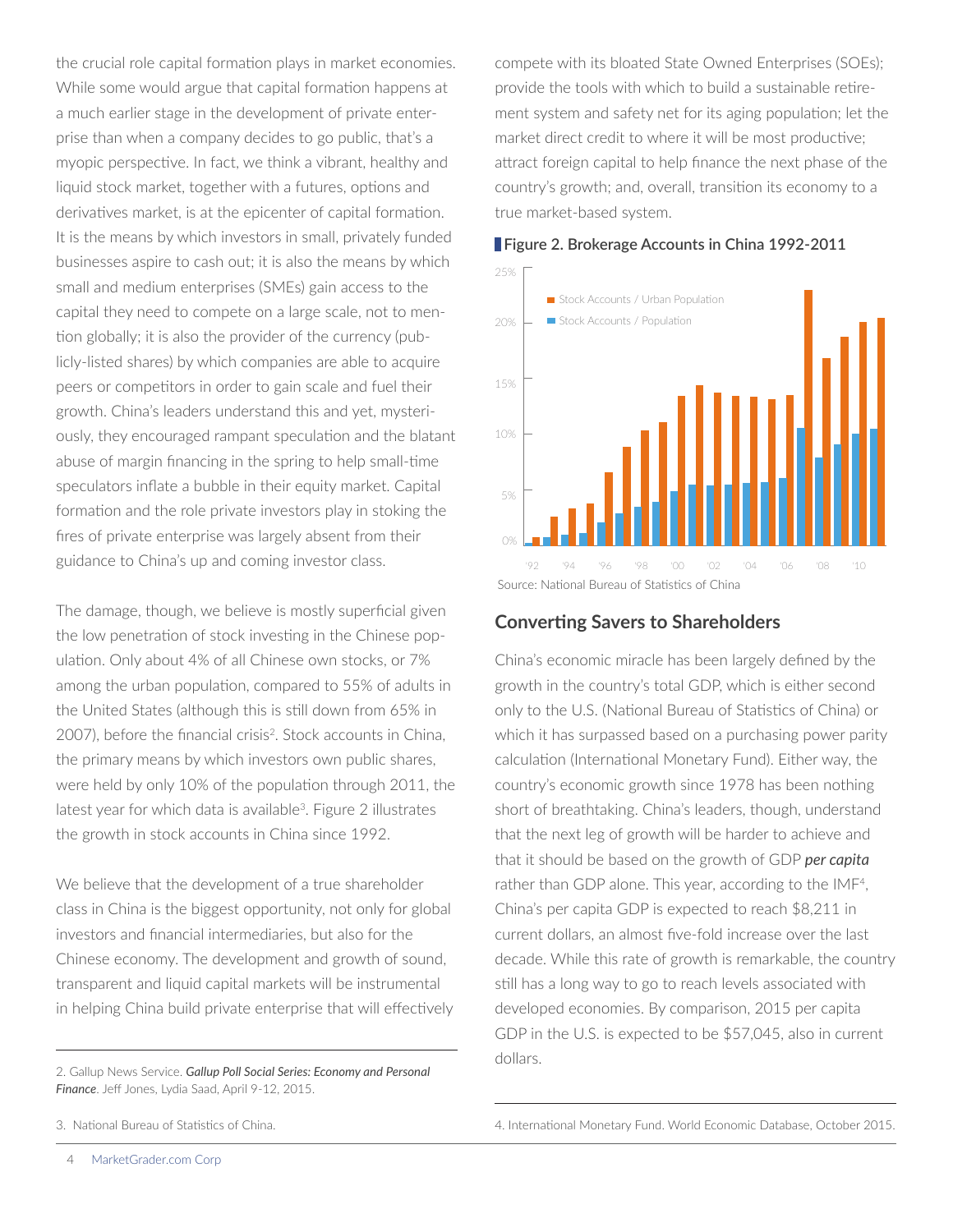



Source: Federal Reserve Bank of St. Louis, Gross saving as a percentage of gross national income (U.S.) World Bank, Gross savings as a percentage of gross national income (China, Euro Area, Japan, Brazil, Germany).

In our view, in addition to the government's willingness to implement financial reform (more on this later), the key ingredient in fostering the development and maturation of its capital markets—and thus fuel growth in the country's private sector-is China's ability to tap its vast household savings. Today, among major large economies, none comes close to saving a larger share of their income than the Chinese. In fact, Germany, which comes the closest, saves a quarter of its income, only *half* of what the Chinese save as a percentage of Gross National Income (GNI). The Chinese save a remarkable 50% of what they earn. Americans, despite a savings rate that has been creeping higher since the financial crisis of 2008, save less than 18% of income, not much higher than Brazil. Figure 3 shows the vast difference between the Chinese and most of the world's other large economies. **Figure 4. China's Savings Deposits Relative to Figure 4. China's Savings Deposits Relative to** 

There are two primary reasons for such an elevated savings rate. One is cultural, as China is largely a Confucian society, a value system with thrift as one of its cornerstones. Additionally, many of the Chinese that have come of age in the last three decades of unsurpassed growth have clear, personal memories of massive poverty before the country's reform and opening up began under Deng. Think of it this way: in terms of age, those who saw the disastrous consequences on Chinese living standards of the Great Leap Forward (1958-1960) are the equivalent of the U.S.'s baby '90 '91 '92 '93 '94 '95 '96 '97 '98 '99 '00 '01 '02 '03 '04 '05 '06 '07 '08 '09 '10 '11 '12 '13 '14 boom generation; and those who lived through the Cultural 60 Revolution (1966-1976), which ended less than 40 years ago, are the equivalent of our X-Generation. Therefore, the Chinese that have gained the most purchasing power in the last three decades are also the ones with perhaps the biggest incentive to save most of what they earn. Figure 4 is a powerful illustration of this phenomenon, as it shows that China's savings rate per capita has not tailed off with GDP growth but has largely kept up with rising incomes. In fact, 20 total savings deposits as a percentage of GDP have more than doubled since 1990, from 37.9% to 76.3% in 2014. a egi Euro Area ration: an

# **Per Capita GDP**

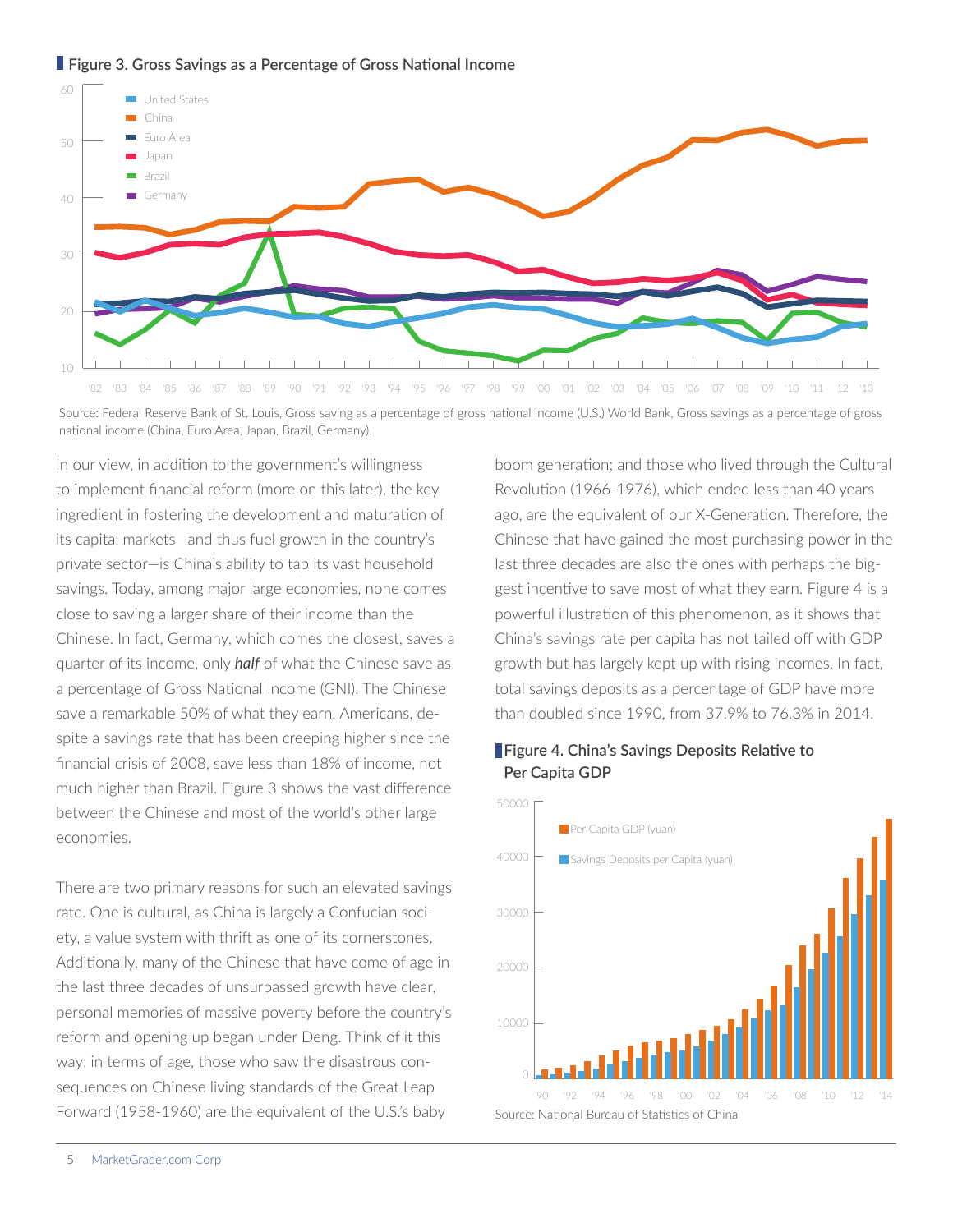Whereas, the first reason for such a high savings rate was cultural, the second reason is structural. In a normally functioning market economy, savings make their way through capital markets as the main source of both equity and debt financing. In China, before 1992, there were no stock or bond markets to speak of. And even as the government began to loosen restrictions on personal ownership of stocks, there was no investment management industry that would provide a new class of shareholders with the means to convert savings into investing. In fact, investment management, as we know it in the U.S., was not an actual industry until 1998 when the government first allowed the formation and 0 marketing of investment funds, as can be seen from Figure 5.





While Figure 5 shows an almost meteoric rise in the number of securities investment funds available in China, from an asset perspective they only represent a small portion of the country's massive untapped potential. In fact, a better way of looking at growth in China's equity market is by 120% measuring total market cap as a percentage of GDP, which, through the end of 2014, stood at 58%. By comparison, aggregate market cap for U.S. equities now stands at about 115% of GDP, down from a recent peak of about 128%, earlier this year. The U.S. all-time high was almost 150%, achieved in March 2000. Figure 6 illustrates the trend of China's equity market relative to GDP since its stock market was created in the early 1990s. Negotiable Market Cap / GDP Total Market Cap / GDP





It is true that Chinese equities reached a peak of aggregate market cap as a percentage of GDP of 122% in 2007, close 100 to where the U.S. is today. However, there is one major difference between both ratios, besides an eight-year time gap. Notice that the peak in 2007 for Chinese equities based on *negotiable* market cap was only 35%, compared to 122% for total market cap, which in itself belies two 60 important trends. One is the fact that Chinese equities have much room to run relative to total economic output as the country's capital markets continue to mature. Second, and very important for the market's future health and for wider shareholder penetration among Chinese, is that the gap between total market cap and negotiable market cap (or 0 free float), has been narrowing rapidly in recent years. As of 2014, negotiable market cap represented about 50% of total GDP, only about eight points lower than total market cap, narrow by historical Chinese standards. It is important that this trend continues as the state endeavors to divest itself of assets and as shares in privately owned enterprises continue to grow relative to the aggregate size of SOEs. From a market psychology perspective, this will help up-and-coming shareholders in China buy into the story of long-term capital appreciation through ownership of private enterprise and away from today's too prevalent view that the market is somehow manipulated by the state and only works for the well connected.

2%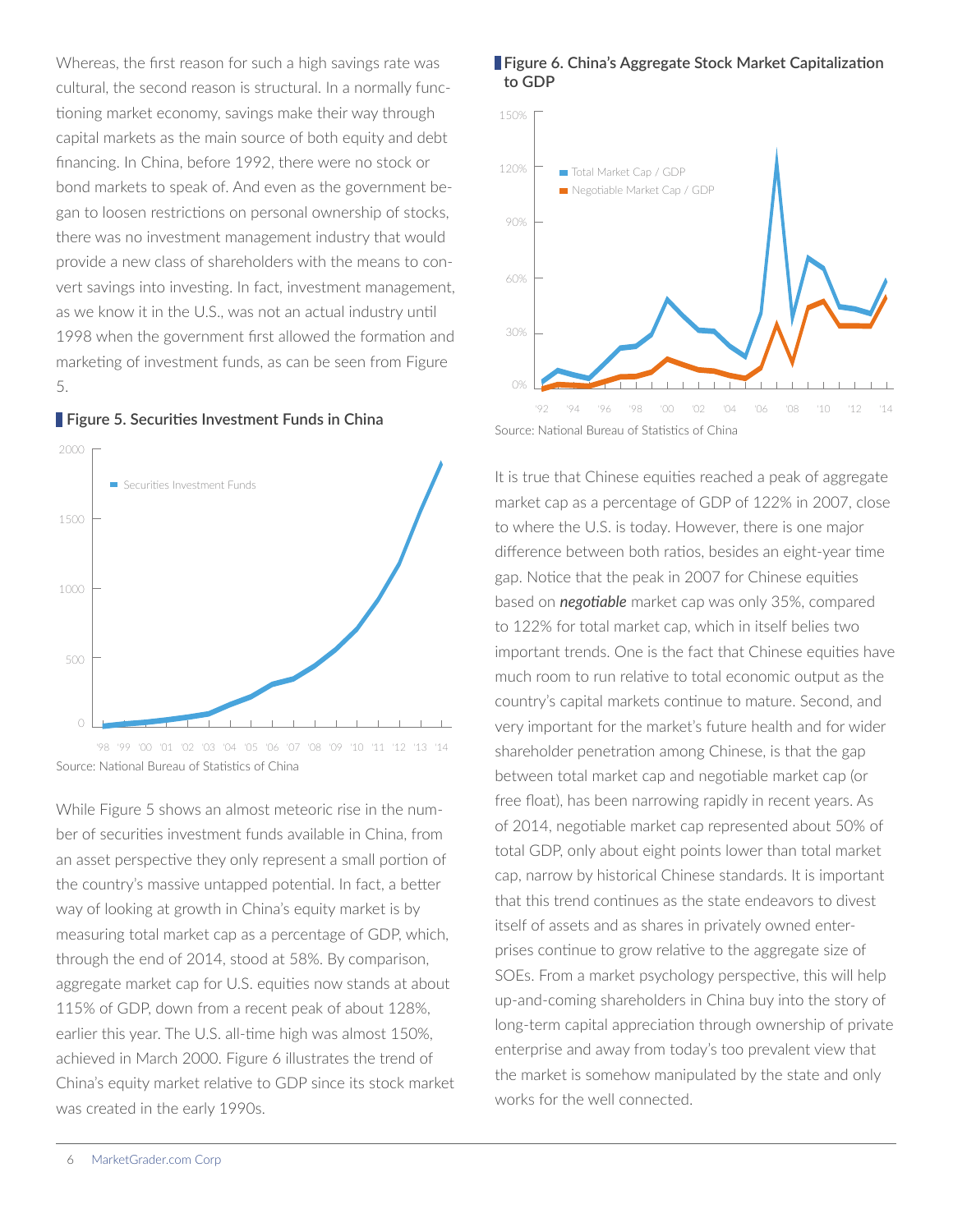In addition to having a fully functional and vibrant equity market, China understands that it needs to allow the allocation of credit, crucial in any market-based economy, to be guided by market signals and not according to state direction. This goes hand in hand with interest rate liberalization, currently underway and the development and fostering of a deep, liquid and free-flowing bond market. Once again, a comparison between China and the U.S. offers a powerful illustration of how far the Chinese have to go. According to the Federal Reserve Bank of St. Louis, outstanding domestic public debt securities in the U.S. accounted for 82.6% of GDP in 2011, the latest year for which such data is available. In China, by comparison, the number was only 15.1%, up from 2.5% in 1990. Figure 7 illustrates this remarkable difference between both markets.

# **Figure 7. Outstanding Domestic Public Debt Securities to GDP**



The numbers reported by the Chinese government are even smaller, as can be seen in Figure 8. According to the National Bureau of Statistics of China, as of 2012, the total value of all government, public and corporate bonds in China accounted for only 10% of the nation's GDP. Either way 10% you look at it, the bond market also has a long way to go, especially as the Chinese government focuses on 'building' 8% a yield curve that accurately reflects credit and economic conditions in the country and global demand for its government securities.

# **Figure 8. Government, Public and Corporate Bonds as a Percentage of GDP in China**



# **Steps Toward Market Liberalization**

As I mentioned earlier, the one factor more important than the country's ability to tap into the savings of its citizens to propel private enterprise growth is the government's 120 willingness to liberalize its markets and to build and nourish the institutions that support them. We believe the country's leadership is committed to such program, as it made clear at the close of the Third Plenary Session (Third Plenum) of the 18<sup>th</sup> Central Committee of the Communist Party of China (CPC) in November 2013, in which it unveiled, in remarkable detail, perhaps the most ambitious and far-reaching reform agenda since the beginning of "reform and opening up" in the late 1970s. To wit, in the opening statements of the gathering's official communiqué, the Central Committee states "China must deepen its all-round reform with a new starting point." This remarkable document, officially titled "Decision on Major Issues Concerning Comprehensively 300 Deepening Reforms," makes it clear that this new phase of reform will be based on the notion that "the basic economic system should evolve on the decisive role of the market in resource allocation." Below I have listed a few key points from the communiqué that support our enthusiasm for what we think will be an increasingly important role for capital markets in this new phase of reform. While a few of 100 them speak specifically of financial market reform, others  $\mathsf{in} \sigma$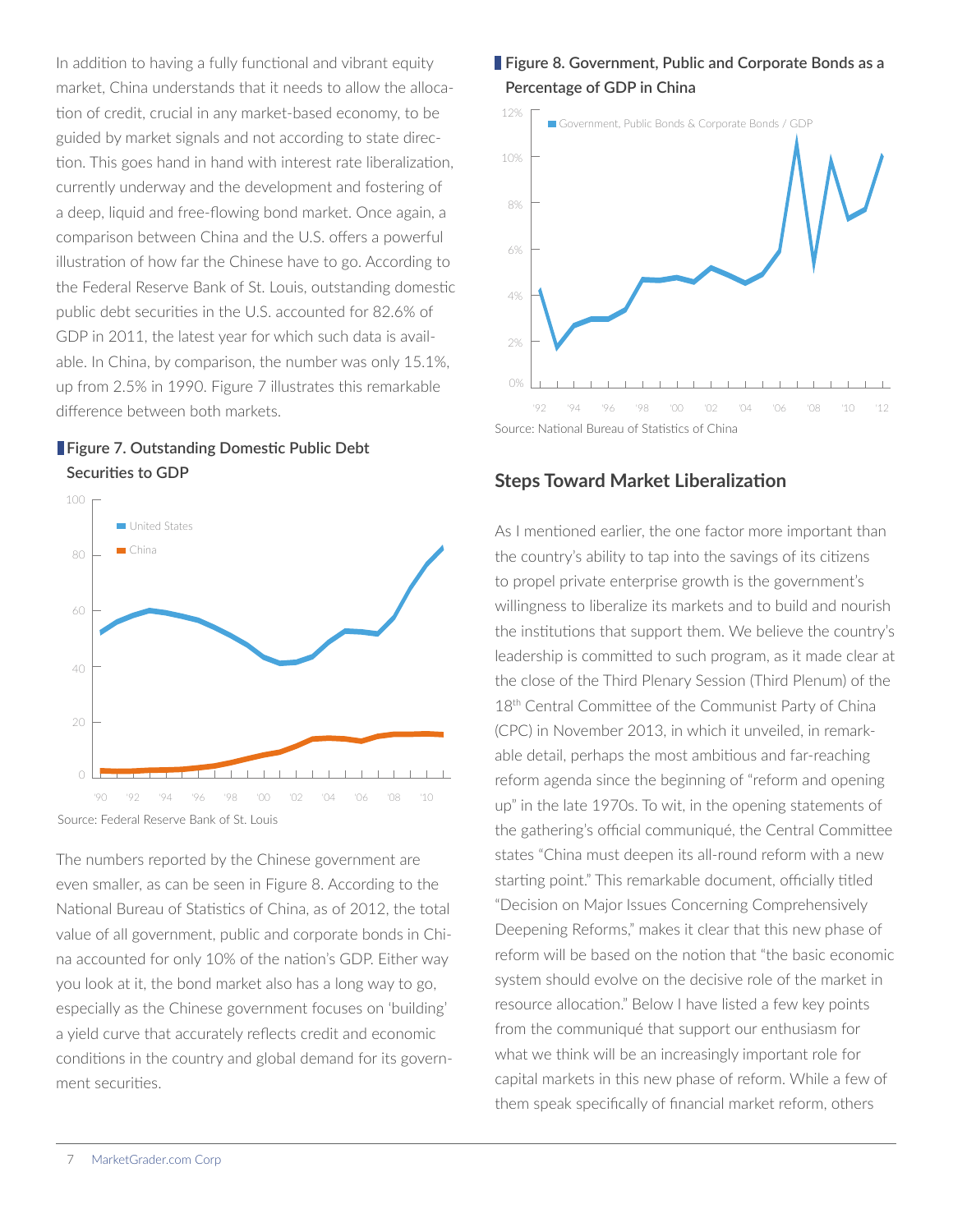deal more broadly with "basic economic system" and "social services" reforms, both very important in setting the tone for overall market reform.

# *The Decision on Major Issues Concerning Comprehensively Deepening Reforms5*

# **Key Points** (excerpted from official document):

#### **Basic economic system**

- Complete the property rights protection system. Property rights are the key factor of ownership. The property rights of the public economy are inviolable, as are the property rights of the non-public economy. Key Points (<br>Basic econd<br>• Complety rights of<br>proper<br>• Suppor<br>econdrights of
	- Support the healthy development of the non-public economy, which will play an important role in fostering growth, promoting innovation, expanding employment and increasing tax revenues. Adhere to the equality of rights, equality of opportunity and equality of rules; abolish all forms of unreasonable regulations on the non-public economy, eliminate hidden barriers and fix specific measures promoting non-public enterprises entering franchising fields. Encourage non-public enterprises to participate in SOE reform.

#### **Modern market system**

- Make market rules that are fair, open and transparent ... Reform the market regulation system, erasing regional protection, illegitimate favorable policies and monopoly. Perfect the market exit mechanism to promote the survival of the fittest.
- Perfect a mechanism where prices are determined by the market. Any price that can be affected by the market must be left to the market.
- Improve financial markets. Further open up the financial industry. Allow qualified private capital to set up finan-

cial institutions such as small-and medium-sized banks, under enhanced supervision … Promote reform toward a registration-based stock-issuing system and increase the proportion of direct financing. Improve market-based exchange rate formation mechanisms for the renminbi. Accelerate interest rate liberalization and capital account convertibility. Build a deposit insurance system and complete the market-based exit system for financial institutions.

• Deepen science and technology system reform … Strengthen intellectual property application and protection. Explore ways to set up intellectual-property courts … Improve the venture capital system.

#### **Further opening-up**

- Efforts are to be made to facilitate overseas companies' entry to China and Chinese companies' expansion abroad.
- Widen investment access. The finance, education, culture and medical sectors will enjoy an orderly opening-up to market access.

#### **Social services**

- Optimize the income distribution system. Improve collective bargaining between capital and labor to decide salaries and pay raises. **Protect investors' legal rights and improve the investment return system for listed companies. Increase residents' income by diversifying investment channels** [my emphasis].
- Establish a fairer and more sustainable social welfare system. Stipulate policies for gradually suspending the retirement age of employees. **Speed up reform of pension programs for employees in public institutions affiliated with government departments. Diversity investment vehicles for the national social security fund** [my emphasis].  $\blacksquare$

<sup>5.</sup> People's Daily Online.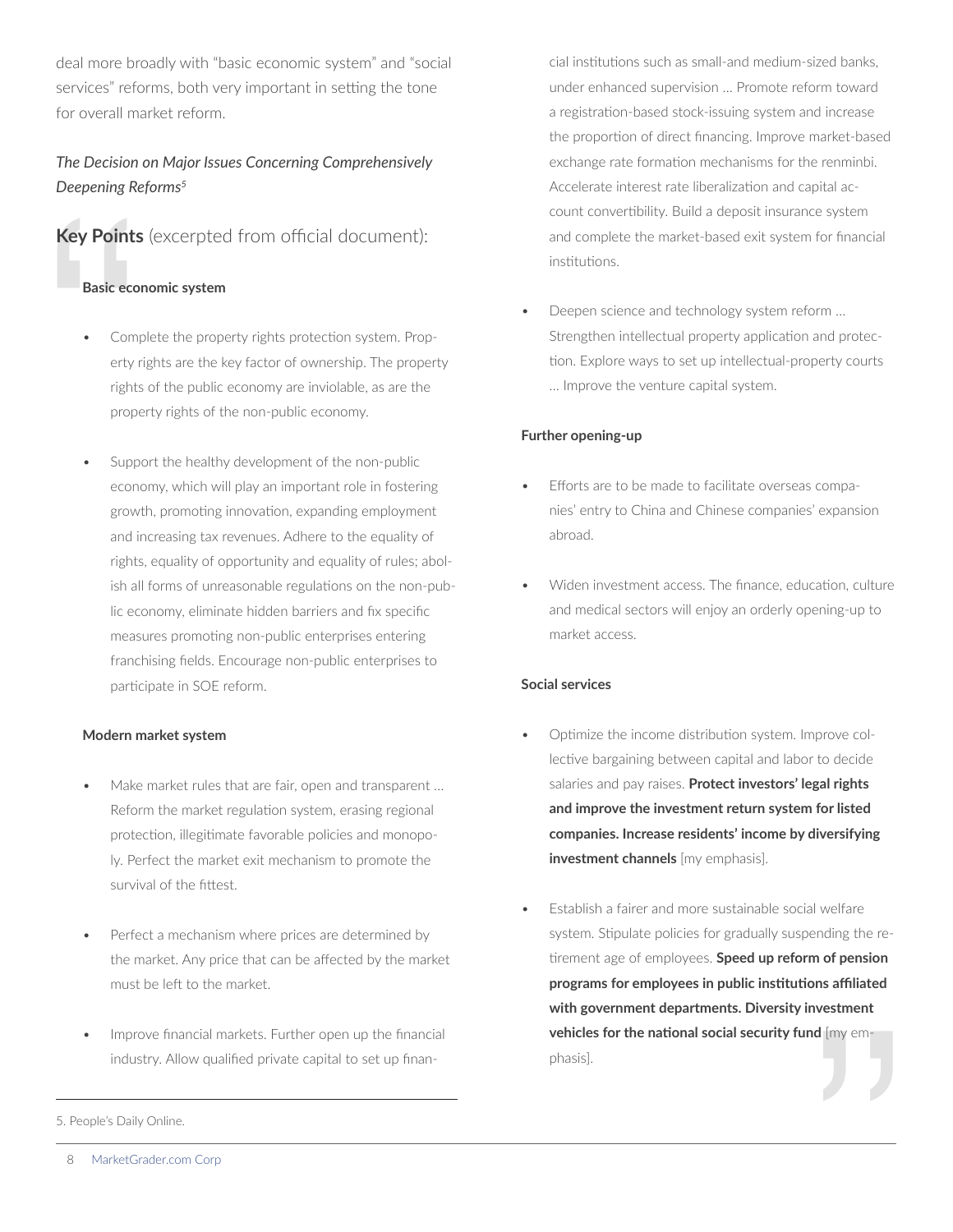It is very telling that the cryptic references in the document to the role capital markets will increasingly play in the development of the country's pension plan, retirement and social security systems appear under the 'Social services' section of the communiqué. Along with the virtual elimination of the one-child policy, it shows the leadership's recognition of one of China's biggest long-term problems, which is shared by most of the world's large developed economies: the aging of its population and the drastic reduction in the ratio of workers to retirees. As estimated by the Paulson Institute<sup>6</sup>, by 2050 China will have 1.6 active workers per retiree, well below today's 4.9 to 1 ratio. Without a proper pension, retirement and social security system in place, this could escalate into a social catastrophe that would irreparably damage the social contract between the CPC and China's people. This situation thus brings together, in our view, the two key factors presented in this paper as the primary drivers of the development of China's capital markets. If done right, pension reform could be the catalyst by which the country's vast pool of savings can not only propel the growth of private enterprise but also provide the basis on which a truly reliable retirement system can be built. In order for capital markets, and specifically equities, to support these changes, innovative products that can capture and harness the country's dynamic growth will be needed.

# **China Equity Indexes as Measures of the Efficiency of Markets**

We believe that broad investor participation in China will have to go hand in hand with the development of a broad index fund industry, not unlike in large developed markets such as the United States, Japan and Europe. While we're not suggesting that active management has no role to play in this development, as the equity markets become more efficient, the lion's share of large asset investment flows by institutions such as pension funds, insurance companies and the country's social security system into the country's equity market will happen through index funds, using both passive and rules-based intelligent approaches. Discre-

tionary active management will play an important role too, particularly in the development of wealth management products and of a robust research community, as well as the creation of innovative and specialized products as the underlying market instruments develop. In our view, in light of the government's commitment to financial market reform and as a result of the recent upheaval in China's stock market, we believe the country is ready to embrace a more prominent role for index providers in this development for three primary reasons.

First, as described before, the government's primary task will be to form, educate and nurture a new class of shareholders around the principles of capital formation, free enterprise and a level playing field. In order to build investor confidence, especially in the early phases of this development, indexes will play a crucial role since they adhere to rules-based, transparent and replicable methodologies. This, of course, isn't new to China at all, as evidenced by the remarkable growth of the country's leading index provider, China Securities Index Co. (CSI), a joint venture between the Shanghai and Shenzhen Stock Exchanges7. Established only 10 years ago, the company has quickly become the leading index provider in China and has created a broad family of indexes, across asset classes and market segments, with an index lineup that rivals those of the largest index providers in other parts of the world. The company, we expect, will continue to play a central role in the government's push to develop the country's capital markets.

Second, considering the youth of China's investment management industry, and despite a considerable amount of young talent, the average tenure of fund managers in China is still very short compared to those of more mature markets. According to a report by Meng Liu, a journalist for the China Securities Times, through the end of April, 2015, there were 1,051 equity portfolio managers in China, 28% of whom had less than a year of experience managing portfolios. Only 36 of all fund managers, according to the

<sup>6.</sup> Paulson Policy Memorandum. Paulson Institute. "Tackling the Chinese Pension System." Robert C. Pozen. July 2013

<sup>7.</sup> China Securities Index Co. Ltd. www.csindex.com.cn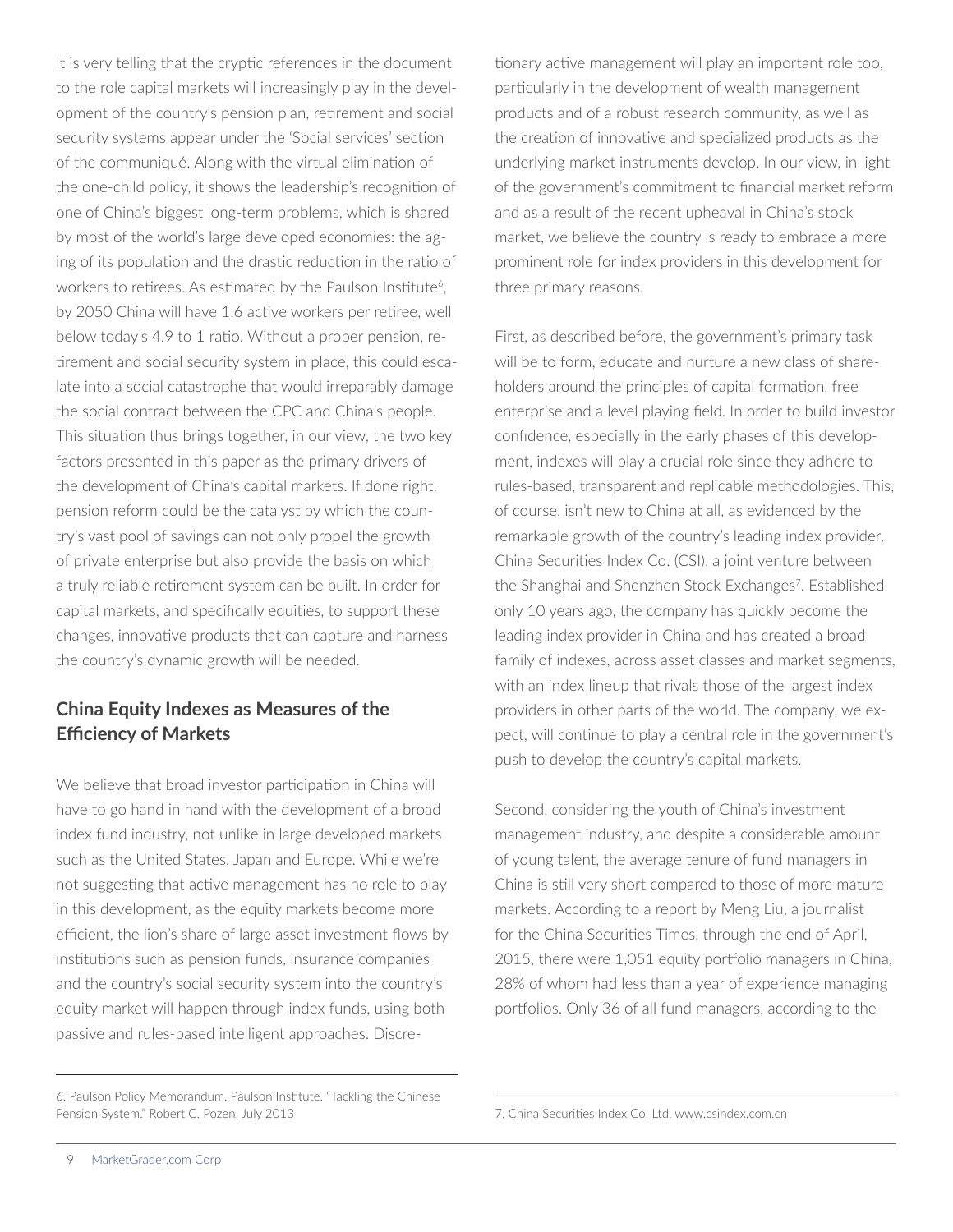report, had more than eight years experience in the field<sup>8</sup>. Separately, at a June 2015 forum hosted by the Chinese Association of Securities Investment Funds, an official from China Securities Regulatory Commission (CSRC) reported that only 10% of the country's fund managers had been on the job for more than five years, while 60% had yet to reach their three-year marks<sup>9</sup>. Investors are thus unlikely to allocate very significant amounts of capital to a cadre of mostly unproven managers with relatively low institutional memory of the asset management industry. So, while we expect domestic active managers to grow significantly over the next decade, we believe the process will be gradual. In the meantime, large institutional investors are likely to rely extensively on index products to express their views on specific segments of the market within their asset allocation frameworks.

Lastly, as China continues to emulate and learn from the experience of developed capital markets such as the U.S., Japan and Europe, it is likely to adopt some of the best practices from such markets. As keen observers of global market trends, the Chinese are therefore likely to develop products in line with growing international trends, especially as the country further opens up access to its domestic markets for foreign institutional investors. Among these trends are two worth highlighting that are relevant to MarketGrader and to our ongoing work in China. The first, of course, is the migration in the last decade of a large amount of assets into passive products or index funds. Today, market cap-weighted index funds account for \$1.8 trillion in global assets. Second is the impressive growth of assets in alternative indexes, which weigh their components by factors other than market capitalization. While there are many variants of such products, the industry has categorized them as smart beta or strategic beta. Such products have grown globally, in the last five years, at an annual rate of 39% per year, to \$400 billion in assets, according to a recent report by ETFGI<sup>10</sup>, twice the rate of growth in traditional market

9. Sina Finance, June 18, 2015.

10. ETFGI. Global Smart Beta ETF and ETP Insights. October 2015.

cap-weighted indexes. China, we would argue, will not be immune to such trend.

As the government tries to instill a sense of confidence in its equity market among domestic savers and investors, we believe fundamental investing will play a significant role in investors' portfolios, like it has for decades in the rest of the world. As investors in China discover the power of longterm capital appreciation and compound returns, they will learn of the importance of following intrinsic value in the entities in which they invest. Fundamentals-based investing, thus, should become a central theme among Chinese investors as they tap into their own country's economic growth and development story.

Today Chinese investors can be forgiven for cynically thinking that capital appreciation does not exist in China, given the market's heretofore boom and bust cycles, clearly accentuated by this year's roller coaster ride. As mentioned in the opening paragraph of this paper, this was one of the events that dominated the China financial news cycle this year. So what exactly transpired? The Shanghai exchange opened the first day of trading in 2015 with the composite at 3350.52. In little more than five months, the composite increased 54% hitting a YTD high of 5166.35 on June 6<sup>th</sup>. After that prices dropped sharply with the index falling 49% in a period of 10 weeks when the index hit a YTD low of 2927.29 on August 26<sup>th</sup>. Since then the Shanghai index has recovered substantially closing trading for the month of November at 3445.41, only slightly higher than its price at the start of the year.

# **Table 1. What Happened? The 2015 Chinese Equity Correction January 1, 2015 through October 31, 2015**

| Composite      | Open      | <b>High</b> | Low               | Close            |
|----------------|-----------|-------------|-------------------|------------------|
| Shanghai (CNY) | 3350.52   | 5166.35     | 2927.29           | 3445.41          |
| Date           | January 5 | June 6      | August 26         | Novem-<br>ber 30 |
|                |           |             |                   |                  |
| Shenzhen (CNY) | 1436.86   | 3051.96     | 1580.26           | 2203.61          |
| Date           | January 5 | June 5      | Septem-<br>ber 15 | Novem-<br>ber 30 |

Source: Bloomberg

<sup>8.</sup> Securities Times Online, April 29, 2015.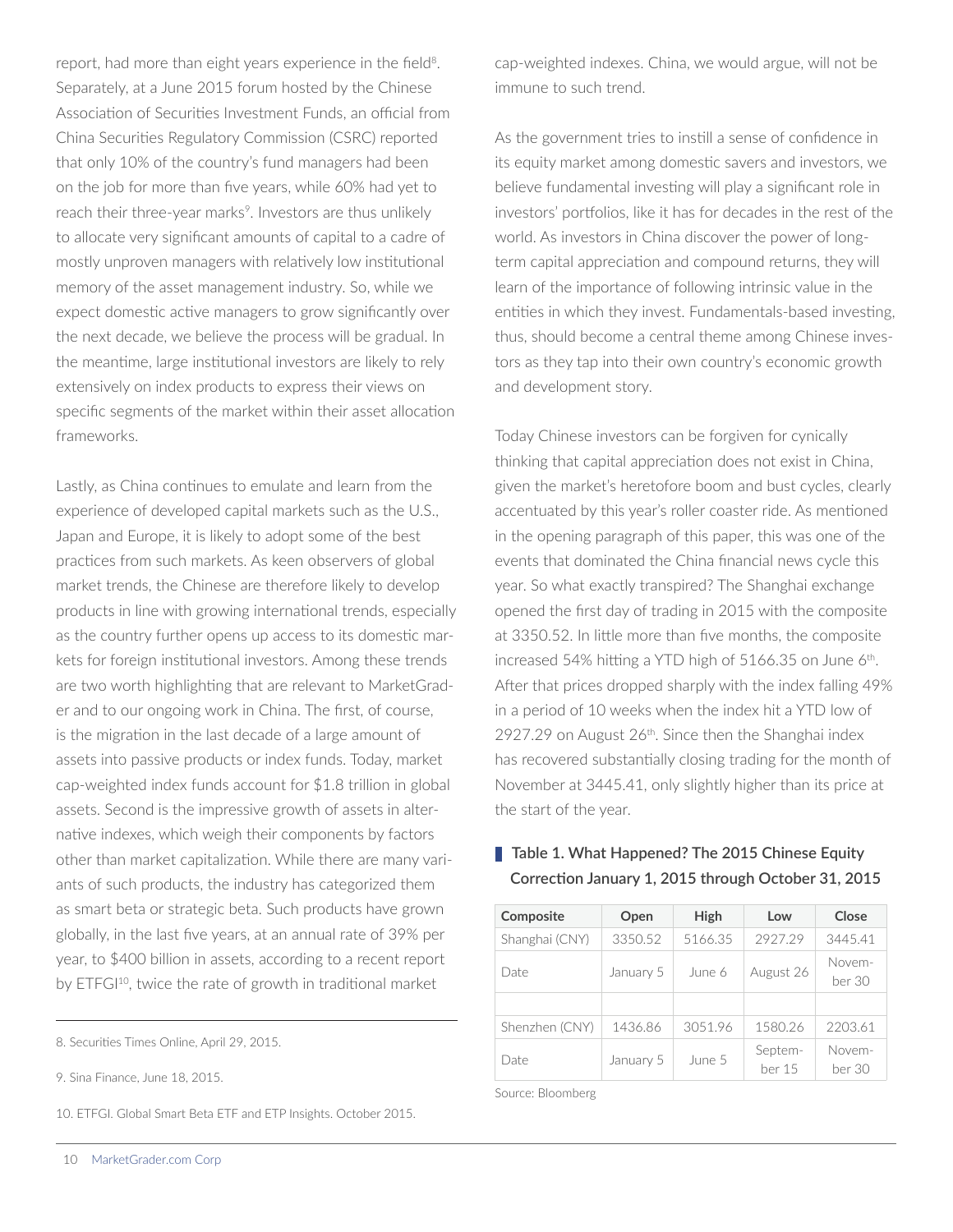The Shenzhen composite experienced a very similar trajectory, only with more volatility. It opened on the first day of trading in 2015 at 1436.86, climbing 112% and reaching 0 a YTD high of 3051.96 on June 5<sup>th</sup>. Then came the bust. Prices fell rapidly with the composite hitting a YTD low of 1580.26 on September  $15<sup>th</sup>$  – a decline of 48%. Since then the index has recovered some of the losses (since volatility also helps with the recovery). It closed trading for the month of November at 2203.61 for a YTD gain of 56%. '90 '92 '94 '96 '98 '00 '02 '04 '06 '08 '10

In less than a decade the Chinese stock market has put investors through two gut wrenching moves (the first was in 2008), with little or no capital appreciation to show for it. Put another way, in one of the most volatile markets in the world, investors have not only endured a wild ride but, more significantly, they have not been compensated for owning such volatility. Figure 9 illustrates the growth of CNY100 invested in the CSI All Share Index on December 31, 2007, before the 2008 crisis, through the end of November 2015 (excluding transaction costs).

#### **Figure 9. Growth of CNY100 Invested in The CSI All-Share Index - December 31, 2007 through November 30, 2015**



Source: China Securities Index Co.

So it is hardly surprising that Chinese investors feel the need to trade around their market volatility rather than to be invested for the long-term, focusing on capital appreciation and letting the power of compound returns work for them. Our view, of course, is quite different. To the question MG China A 100

of whether China's equity market is worthy of a strategic asset allocation, MarketGrader's unequivocal answer is 'yes.' Furthermore, we believe not only that capital appreciation would have been possible in Chinese equities in the past but that Chinese stocks will offer investors the best longterm capital appreciation opportunity of all major markets around the world in the coming decades. To this effect, MarketGrader announced in early 2014 two core China equity indexes, the MarketGrader China A-Shares 100 Index and the MarketGrader China A-Shares 200 Index. Both of these are comparable to core indexes we have published in the United States for over a decade. They are multi-cap, equally weighted indexes, rebalanced twice a year, whose components, notably, are selected based on the strength of their underlying fundamentals as graded by MarketGrader. For more on our fundamental analysis and rating methodology, please visit Global.MarketGrader.com.

MarketGrader's two core China indexes were not, of course, immune to the market's drawdown earlier this year, as they both fell, from peak to trough, by 48% (average decline of the two). Nor were they spared form the 2008 drawdown either, having fallen by more than 50% each in that year, although they outperformed the CSI All Share Index by more than 700 basis points each. Despite both of these drawdowns, though, both indexes have maintained a significant advantage in long-term capital appreciation relative to the country's overall market as measured by CSI's All Share Index. Figure 10 illustrates their performance advantage.

This performance can be attributed in large measure to MarketGrader's fundamental analysis methodology and, more specifically, to our focus on growth at a reasonable price (GARP). In China, in particular, this has allowed us to systematically identify names with significant and sustainable earnings growth, trading at reasonable valuations, over the course of the last eight years<sup>11</sup>. In July 2015, MarketGrader Capital published a paper by Francis Gupta,

<sup>11.</sup> Prior to this launch, the MarketGrader Mainland China Indexes family consisted of the MarketGrader China A-Shares 100 Index and the Market-Grader China A-Shares 200 Index. MarketGrader started calculating these indexes in 2014 and introduced them to the marketplace in April 2015. Go to Global.MarketGrader.com for more on these indexes.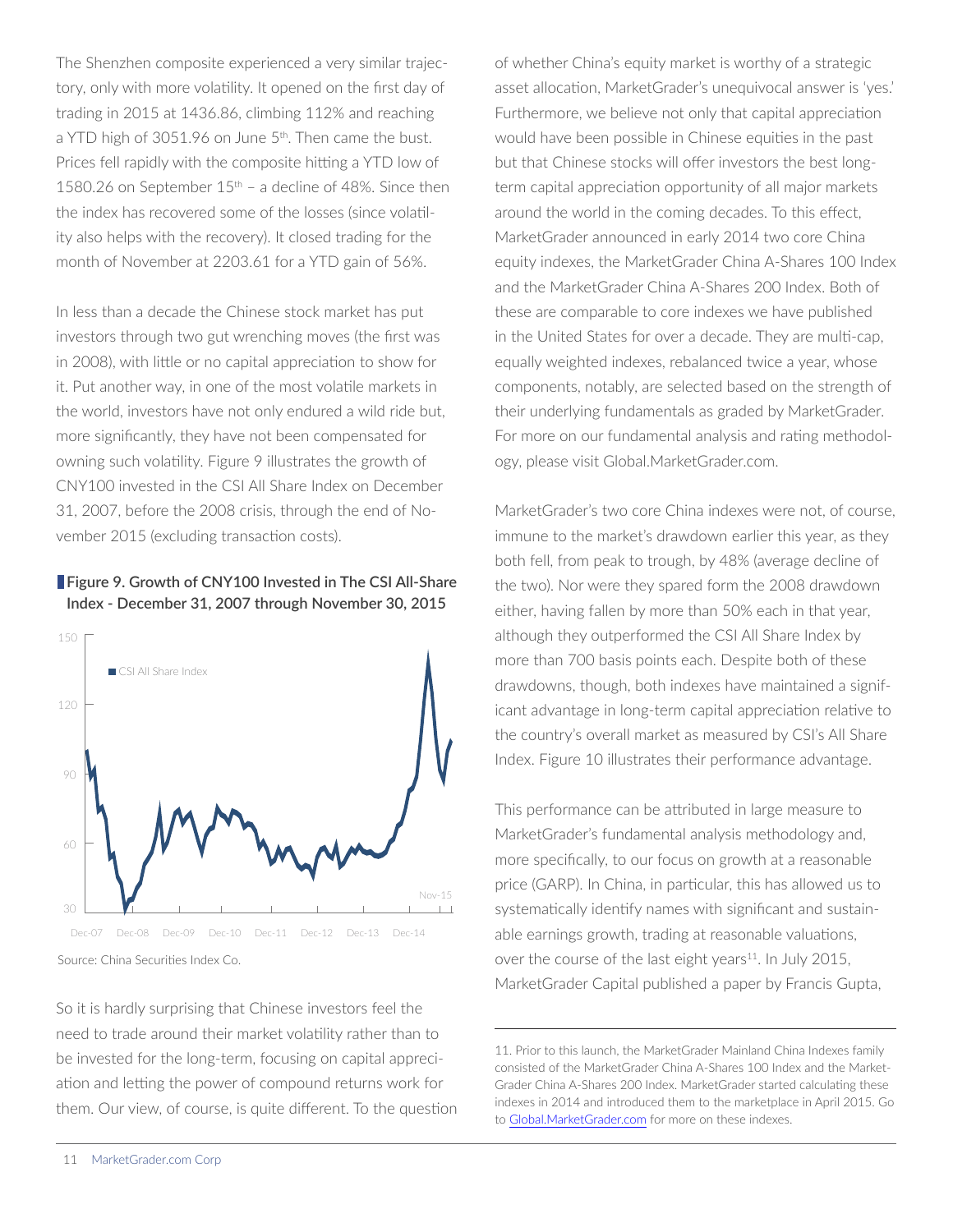### **Figure 10. MarketGrader Core China A-Share Indexes and CSI All Share Index, December 31, 2007 through November 30, 2015.**



Sources: MarketGrader.com; China Securities Index Co.

Senior Advisor and my colleague, that provides a complete analysis of the performance of the MarketGrader China A-Shares 200 Index and highlights the role played by GARP in the stock selection that has led to its performance<sup>12</sup>. We believe that as the growth of private enterprise is fueled by a deepening and more accessible equity market, a GARP methodology will serve investors well as a means to systematically tap into China's growth story and benefit from long-term capital appreciation of its equity market. This is particularly true in helping investors gain exposure to the areas of the market offering the best risk/reward trade-offs into the future.

From an institutional perspective, it is important for investors to have the appropriate tools with which to express their views across market segments in combination with an alternative index methodology that combines fundamental selection and equal weighting. Such tools should serve as complements to the existing market cap-weighted benchmarks that give investors exposure to all market segments in proportion, of course, to the market's aggregate capitalization.

#### **Tools for Asset Allocation**

In order to complement MarketGrader's two Core China A-Shares indexes, we are hereby introducing a complete family of A-Share indexes across Exchange, Size and Sector classifications to cover the full spectrum of the China A-Shares opportunity set. These 12 new indexes seek to provide investors with the tools with which to express their views across all market segments while combining attributes of GARP from an investment strategy perspective. The complete list of MarketGrader's Chinese indexes appears below.

- MarketGrader China A-Shares 100 Index
- MarketGrader China A-Shares 200 Index
- MarketGrader China Shanghai 80 Index
- MarketGrader China Shenzhen 80 Index
- MarketGrader China A-Shares Large Cap 80 Index
- MarketGrader China A-Shares Small Cap 120 Index
- MarketGrader China Consumer Discretionary 30 Index
- MarketGrader China Consumer Staples 30 Index
- MarketGrader China Energy 30 Index
- MarketGrader China Financials 30 Index
- MarketGrader China Health Care 30 Index
- MarketGrader China Industrials 30 Index
- MarketGrader China Materials 30 Index
- MarketGrader China Technology 30 Index
- MarketGrader China Overseas 100 Index

<sup>12.</sup> MarketGrader Capital. "The MarketGrader China A-Shares 200 Index: An eGARP Lens to the Mainland Equity Markets of the World's Largest Economy." Francis Gupta, July 2015.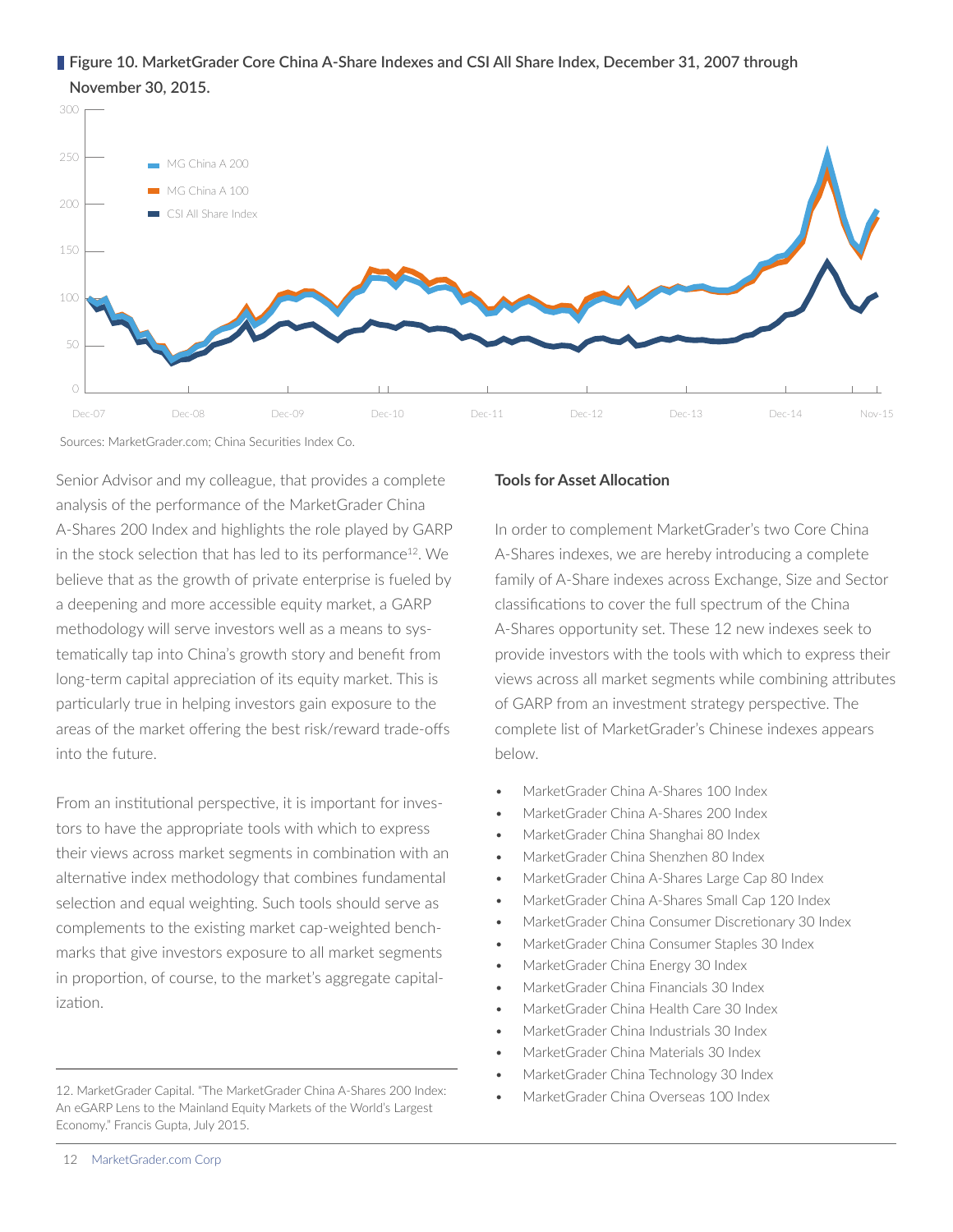Additionally, we're introducing a three-part research paper series in support of our new China indexes titled "The MarketGrader China A-Share Indexes – Tools for Strategic & Tactical Asset Allocation." Readers may access and download them at

Table 2 illustrates the long-term capital appreciation potential of our complete family of A-Share indexes.

|  |  | http://www.marketgrader.com/mg_blog/category/whitepapers/ |  |
|--|--|-----------------------------------------------------------|--|
|  |  |                                                           |  |

|                                       | <b>Annualized Return</b> | <b>Cumulative Return</b> | Annualized Std. Dev. | Return / SD |  |  |  |  |  |
|---------------------------------------|--------------------------|--------------------------|----------------------|-------------|--|--|--|--|--|
| <b>Core Indexes</b>                   |                          |                          |                      |             |  |  |  |  |  |
| MG China A-Share 100                  | 8.16%                    | 86.06%                   | 32.41%               | 0.25        |  |  |  |  |  |
| MG China A-Share 200                  | 8.69%                    | 93.44%                   | 32.70%               | 0.27        |  |  |  |  |  |
| CSI All Share Index                   | 0.52%                    | 4.21%                    | 32.12%               | 0.02        |  |  |  |  |  |
|                                       |                          |                          |                      |             |  |  |  |  |  |
| <b>Exchange Indexes</b>               |                          |                          |                      |             |  |  |  |  |  |
| MG Shanghai 80 Index                  | 7.67%                    | 79.52%                   | 32.48%               | 0.24        |  |  |  |  |  |
| Shanghai Composite                    | $-5.21%$                 | $-34.52%$                | 29.49%               | $-0.18$     |  |  |  |  |  |
| MG Shenzhen 80 Index                  | 12.31%                   | 150.72%                  | 33.34%               | 0.37        |  |  |  |  |  |
| Shenzhen Composite                    | 5.40%                    | 51.60%                   | 33.96%               | 0.16        |  |  |  |  |  |
|                                       |                          |                          |                      |             |  |  |  |  |  |
| <b>Size Indexes</b>                   |                          |                          |                      |             |  |  |  |  |  |
| MG China A-Share Large 80 Cap         | 7.51%                    | 77.42%                   | 31.65%               | 0.24        |  |  |  |  |  |
| CSI 300 Index                         | $-3.38%$                 | $-23.86%$                | 32.14%               | $-0.11$     |  |  |  |  |  |
| MG China A-Share Small Cap 120 Index  | 18.01%                   | 271.06%                  | 36.29%               | 0.50        |  |  |  |  |  |
| CSI 500 Index                         | 5.95%                    | 57.97%                   | 34.84%               | 0.17        |  |  |  |  |  |
|                                       |                          |                          |                      |             |  |  |  |  |  |
| <b>Sector Indexes</b>                 |                          |                          |                      |             |  |  |  |  |  |
| MG China Consumer Discretionary Index | 9.15%                    | 100.07%                  | 30.30%               | 0.30        |  |  |  |  |  |
| CSI 300 Consumer Discretionary Index  | 2.14%                    | 18.24%                   | 31.02%               | 0.07        |  |  |  |  |  |
| MG China Consumer Staples Index       | 9.79%                    | 109.43%                  | 30.19%               | 0.32        |  |  |  |  |  |
| CSI 300 Consumer Staples Index        | 0.97%                    | 7.98%                    | 27.28%               | 0.04        |  |  |  |  |  |
| MG China Energy Index                 | 0.95%                    | 7.75%                    | 42.22%               | 0.02        |  |  |  |  |  |
| CSI 300 Energy Index                  | $-13.25%$                | $-67.54%$                | 37.07%               | $-0.36$     |  |  |  |  |  |
| MG China Financials Index             | $-1.78%$                 | 38.98%                   | 38.70%               | $-0.05$     |  |  |  |  |  |
| CSI 300 Financials Index              | $-1.78%$                 | $-13.27%$                | 36.68%               | $-0.05$     |  |  |  |  |  |
| MG China Health Care Index            | 18.16%                   | 274.70%                  | 32.05%               | 0.57        |  |  |  |  |  |
| CSI 300 Health Care Index             | 6.59%                    | 65.74%                   | 27.85%               | 0.24        |  |  |  |  |  |
| MG China Industrials Index            | 12.15%                   | 147.84%                  | 34.99%               | 0.35        |  |  |  |  |  |
| CSI 300 Industrials Index             | $-4.90%$                 | $-32.81%$                | 36.37%               | $-0.13$     |  |  |  |  |  |
| MG China Materials Index              | 5.89%                    | 57.31%                   | 37.28%               | 0.16        |  |  |  |  |  |
| CSI 300 Materials Index               | $-10.50%$                | $-58.45%$                | 37.94%               | $-0.28$     |  |  |  |  |  |
| MG China Technology Index             | 18.87%                   | 293.03%                  | 36.92%               | 0.51        |  |  |  |  |  |
| CSI 300 Information Technology Index  | $-0.96%$                 | $-7.35%$                 | 35.54%               | $-0.03$     |  |  |  |  |  |

#### **Table 2. MarketGrader China Indexes, December 31, 2007 through November 30, 2015**

All figures are total returns, except for Core and Exchange Indexes, which are price-only returns. All returns are in RMB. Sources: MarketGrader.com; China Securities Index Co.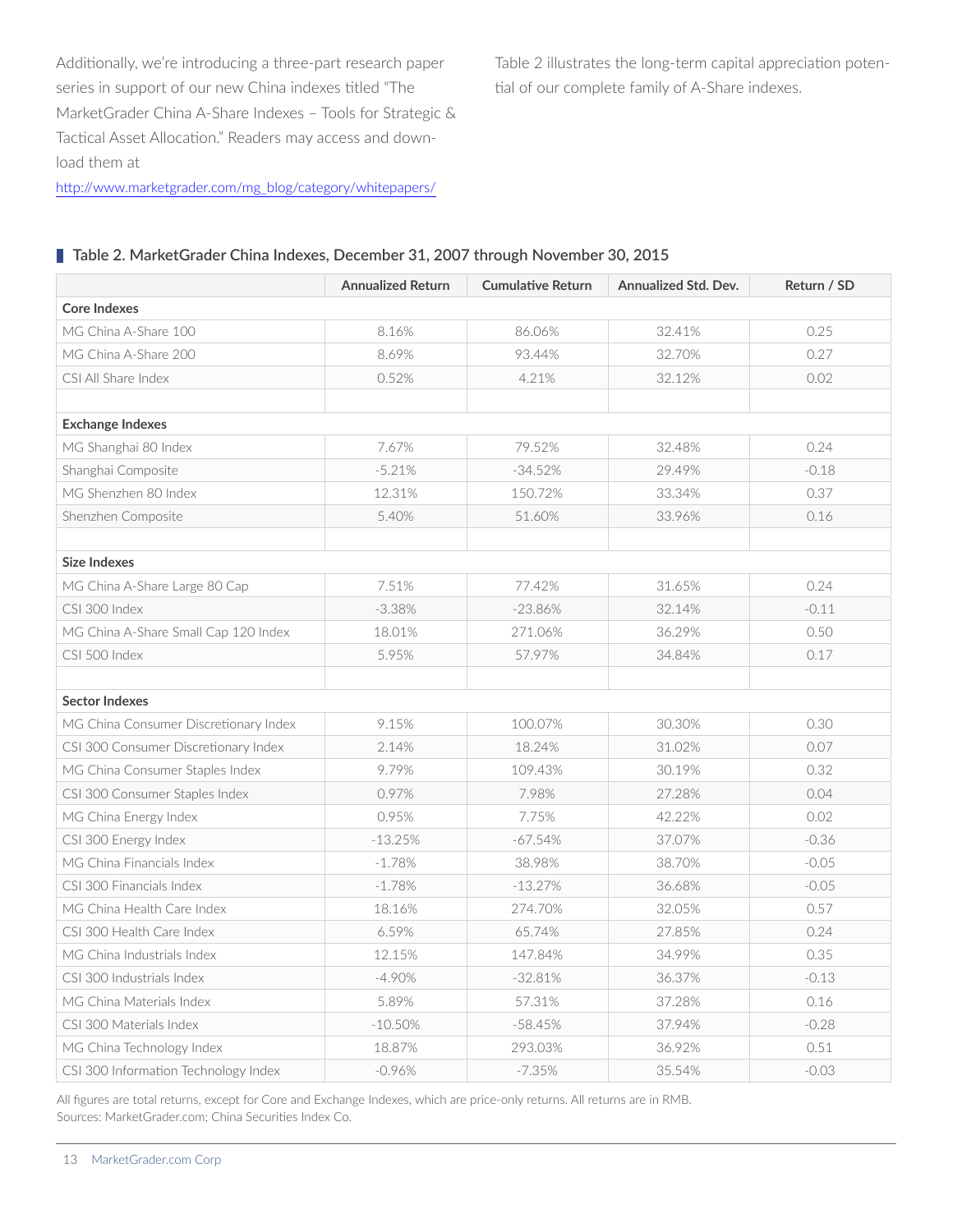# **Conclusion**

China has come a long way in a relatively short period of time, especially for a country its size. For almost forty years the country's leadership has focused almost exclusively on boosting the nation's output, in the process lifting hundreds of millions out of poverty. As China became the world's factory, GDP grew to rival, in size, that of the United Stated, no matter which measure of scale you use. Today the country is at a crossroads and, to its credit, is led by a government that recognizes it and appears willing to make the necessary adjustments to rebalance its economy, mainly in function of raising living standards and of broadening prosperity across its entire population. The remarkable growth path the country has followed in the last four decades was paved by the work of the millions of Chinese that became the backbone of industry and the productive engine of the nation. These same workers are the savers that, through the country's developing capital markets, will become its shareholders and the primary beneficiaries of ownership in the new China. It is only fair that it be so. By becoming investors, Chinese workers and savers will be able to partake in the growth and prosperity of the companies they work for, and whose products and services they consume. In essence, this is one of the key aspects that differentiates an emerging economy from a developed one.